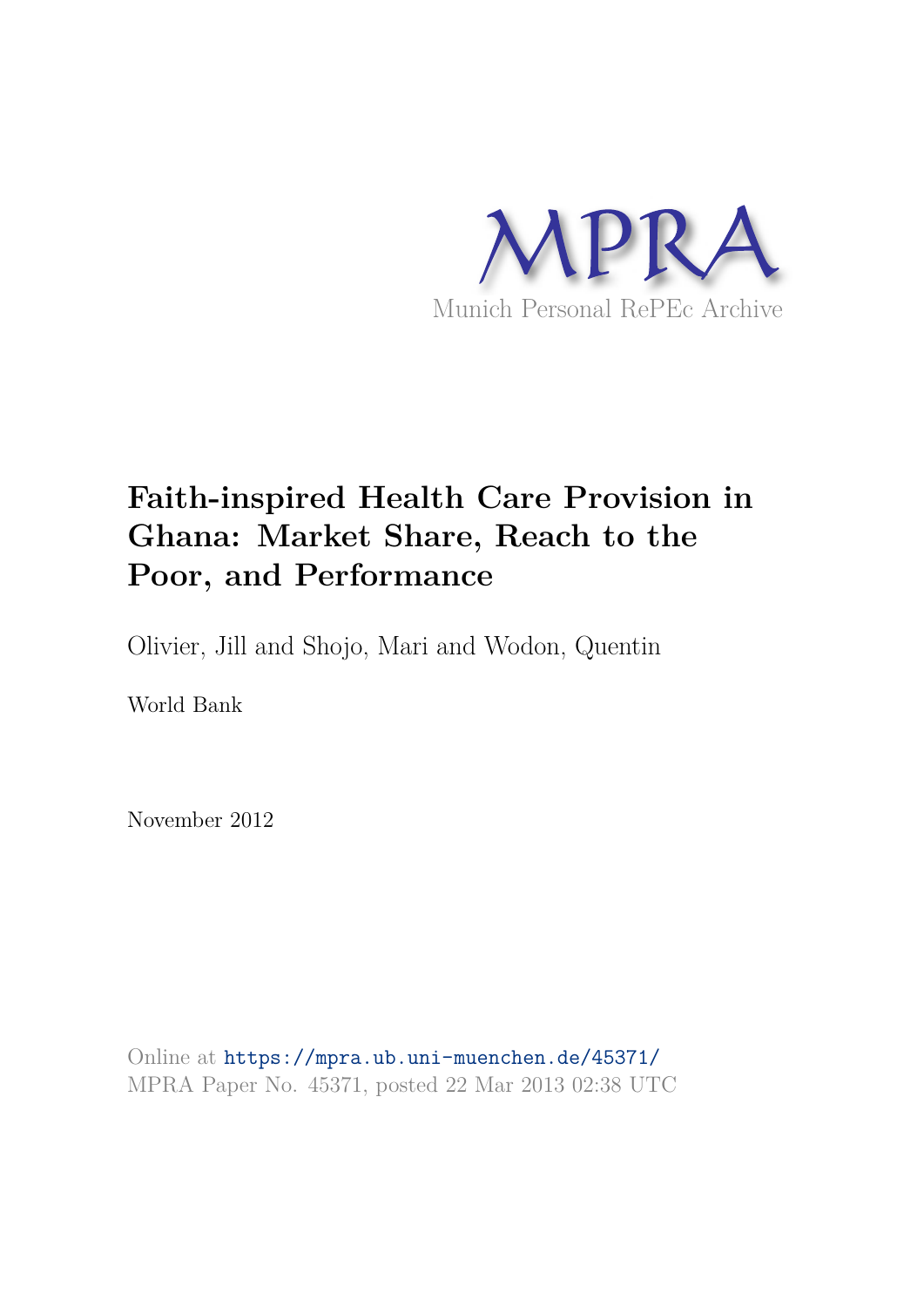# **FAITH-INSPIRED HEALTH CARE PROVISION IN GHANA: MARKET SHARE, REACH TO THE POOR, AND PERFORMANCE**

*Jill Olivier, Mari Shojo and Quentin Wodon*<sup>[1](#page-1-0)</sup> The World Bank

*This paper relies on administrative, household surveys and qualitative data to answer three questions about the services provided by faith-inspired health care providers in Ghana, asking: (1) what is the market share of faith-inspired providers as compared to other types of providers; (2) are there differences in market shares among the poor between faith-inspired providers and other types of providers; and (3) how satisfied are patients with the services received and why are patients choosing faith-inspired providers for care? While estimates based on facilities data, especially for hospitals, suggest that the market share of faithinspired providers is at 30 percent to 40 percent, estimates from household surveys are at less than ten percent. The market share among the poor of faithinspired providers appears to be similar to that of public providers, but higher than that of private non-religious providers. The qualitative data suggests that the reasons that lead patients to choose faith-inspired providers are not related directly to religion per se, but rather (perhaps indirectly) to the quality of the services provided, including (but not only) through the values of dignity and respect for patients that these facilities exhibit.* 

### **INTRODUCTION**

1

It is commonly accepted that faith-inspired institutions (FIIs) provide a substantial share of health services in sub-Saharan Africa. To substantiate this perception, one would ideally like to have a comprehensive assessment of the scope and scale of all healthrelated services provided not only by government facilities and faith-inspired providers , but also by private-for-profit providers and other non-religious not-for-profits (NGOs), community-based organizations and initiatives - including division into engagement in particular response such as HIV/AIDs. Such comprehensive overviews are unfortunately not available at this stage.

It is nevertheless possible to take one (partial) step towards such comprehensive assessments in specific countries by comparing and interpreting the market share estimates for the health care services provided by various types of providers obtained with both facilities and household survey data, and to measure the facilities' 'reach to the poor' (understood here as a comparative market share assessment of various types of providers among segments of the population according to their level of well-being, and

<span id="page-1-0"></span><sup>&</sup>lt;sup>1</sup> This work benefitted from the support of the Country Management Unit for Ghana, Liberia and Sierra Leone as well as the Human Development Network at the World Bank. The authors are grateful to Ishac Diwan and Rakesh Nangia for supporting this research.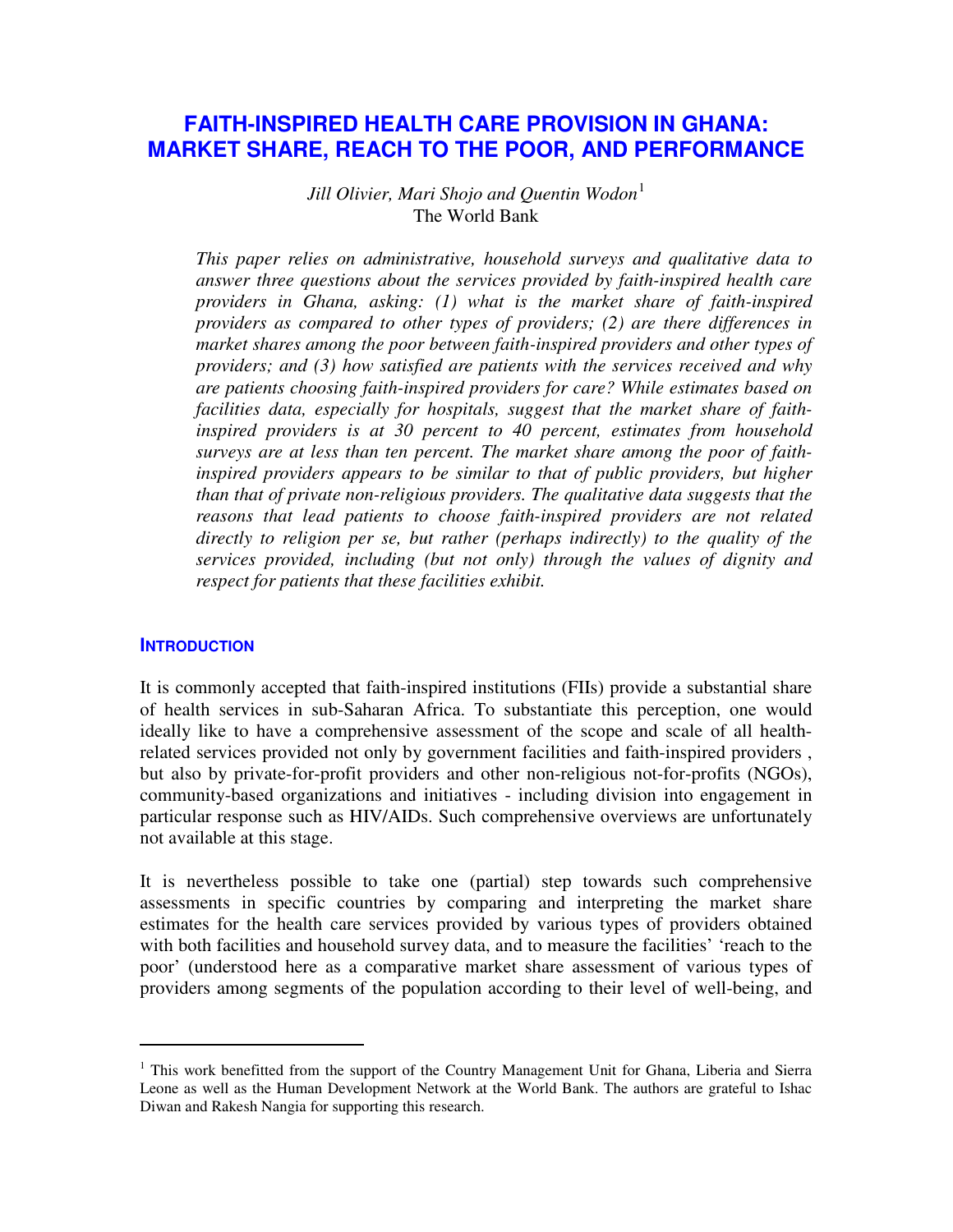especially among the poor). In addition, qualitative work can help reveal the reasons why patients tend to choose one type of provider versus another.

The objective of this paper is to do precisely this in the case of Ghana. The main faith-inspired providers<sup>[2](#page-2-0)</sup> in Ghana is the Christian Health Association of Ghana or CHAG, an umbrella organization that coordinates the activities of Christian Health Institutions and Christian Churches' health programs in Ghana. The federation was founded in 1967 as a Voluntary Professional Association with the assistance of the World Council of Churches, the Catholic Bishops Conference and the Christian Council of Zambia. It is a body through which most of the Christian health facilities liaise with the Ministry of Health to ensure proper collaboration and complementation of government efforts at serving the health needs of the population (Schmid et al 2008, Boateng 2006, CHAG 2003, 2006, and 2008, Dieleman and Hilhorst 2009). CHAG is open to any Christian medical institution recognized as such by the Ministry of Health in Ghana. The founding members are the Ghana Catholic Bishops Conference, the Christian Council of Ghana, and the Ghana Pentecostal Council, while the institutional members are the hospitals and clinics that belong to the founding members and share in the responsibilities and benefits of CHAG. Associate members are other Church-related institutions which share in the aims and objectives of the association and in some limited benefits and responsibilities.

The number of CHAG Member Institutions or facilities has grown from 25 in 1967 to 182 in 2011, now including 58 hospitals. The bulk (some 70 percent) of the institutional members are associated with the Catholic Church. A significant event in the relationship between CHAG and the Ministry of Health (MoH) was the government-commissioned Adibo Committee in 1975 which led to public subsidies for the salaries for Ghanaian staff working in mission hospitals. Another watershed moment came in 2003 at the signing of a Memorandum of Understanding (MOU) between CHAG and the MoH. The MOU awards CHAG member hospitals district hospital status and holds them accountable for fulfilling health service contracts, in exchange for which they receive support for salaries and other subventions. An addendum was added to the MOU in 2006, developing administrative instructions for implementation. Today, CHAG is recognized as an Agency with its own personnel by the MoH, parallel to the Ghana Health Service (GHS). In many ways, the collaboration between CHAG and the MoH represents a model that could inspire similar agreements in other countries.

Most of the information available on FIIs – and indeed, the basis for most of existing market share assessments – refers to CHAG facilities. There are, however, other faithinspired providers who are not part of this network – although little is known about them. For example, among Islamic providers, the Ahmadiyya Muslim Mission (AMM) operates six hospitals in Kaleo (Upper West), Techiman (Brong Ahafo), Asokore and Kokofu (Ashanti), Swedru (Central), and Daboase (Western). The Ahmadiyya Muslim community also provides other health-related services including clinics, medical aid programs, and short-term health delivery projects (Salisu and Prinz 2009, Makinen et al

j

<span id="page-2-0"></span> $^2$  In Ghana, faith-inspired providers are also commonly called 'mission-based providers' – and faith-inspired facilities are frequently classified as 'mission hospitals' – leading to some terminological challenges.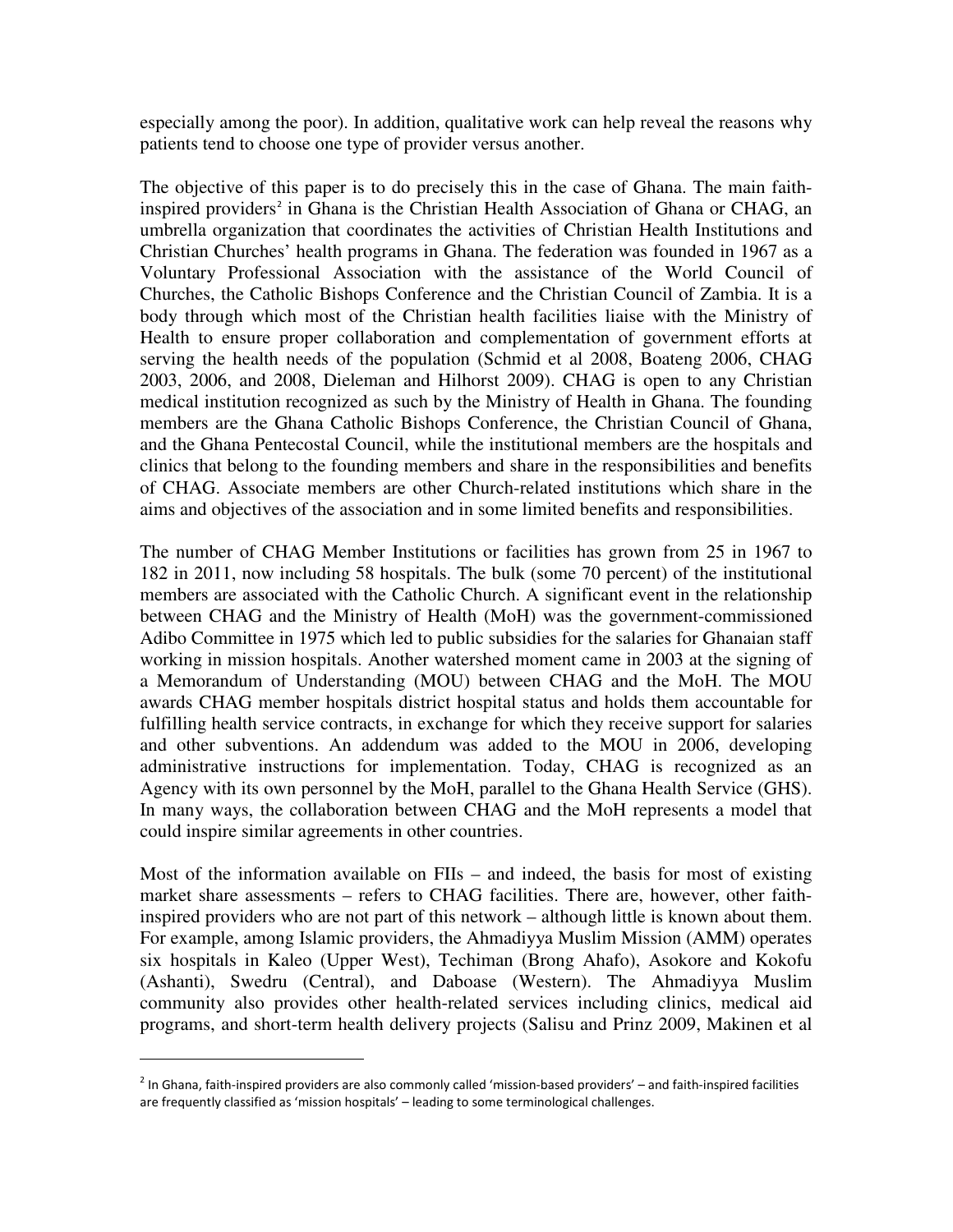2011, Miralles et al 2003, Samwini 2006) as well as homeopathic medicine. Ahmadiyya appears to have few contacts with or support from the government, even if some of its hospitals function as district hospitals (Miralles et al 2003). Other Islamic initiatives are mentioned occasionally in the literature, such as a clinic run by the Islamic Republic of Iran (ICRO in Salisu and Prinz 2009). Yet overall, these other faith-inspired health care providers, whether Christian or Islamic, are small in comparison with those under the CHAG federation.

Given this context, we focus here on facilities associated with CHAG, and the purpose of this paper is to rely on administrative, household surveys, and qualitative data to answer three specific questions about the services provided by FIIs in Ghana: (1) what is the market share of faith-inspired providers as compared to other types of providers (section two of the paper); (2) are there differences in market shares among the poor between faith-inspired providers and other types of providers (this is also discussed in section two); and (3) how satisfied are patients with the services received, and why are patients choosing faith-inspired providers for care. The main conclusions are that estimates of the market share of FIIs from household surveys are at less than ten percent, versus 30 percent to 40 percent when using partial information on facilities data. The market share among the poor of FIIs appears to be similar to that of public providers, but higher than that of private non-religious providers. The reasons that lead patients to choose faithinspired providers are not related directly to religion, but rather to the quality of the services provided, including values of dignity and respect for patients that the facilities exhibit.

# **MARKET SHARE AND REACH TO THE POOR**

### **Estimates based on facilities data**

In Ghana, the most commonly cited estimates of the market share of faith-inspired providers are based on hospital beds. Estimates from the Ministry of Health suggest that CHAG facilities provide 28 percent of all hospital beds. The total share of hospital beds among FIIs is 29.3 percent when Islamic facilities are added. However, the data on which these estimates are based are incomplete. Makinen et al (2011) found that data for private for-profit providers was particularly absent and that the data on the CHAG facilities was the exception, based on the stronger collaborative relationship between CHAG and the MoH. The other facilities tend to operate independently of the MoH, and are thus not included in current data gathering. This implies that the market share for both CHAG and public facilities tends to be overestimated, although it is not possible at this stage to assess how substantial this overestimation might be.

Table 1 provides a summary of other estimates of the share of faith-inspired providers in Ghana, as discussed in the literature. Most estimates of the market share of FIIs are in the 30 percent to 40 percent range. Some of the estimates are based on hospital beds, but others rely on outpatient care and the consumption of pharmaceuticals among others. For example, the Ecumenical Pharmaceutical Network (Annan and Essuman 2005) estimated on the basis of a survey on the consumption of pharmaceutical products by different types of facilities that faith-inspired providers accounted for about 40 percent of total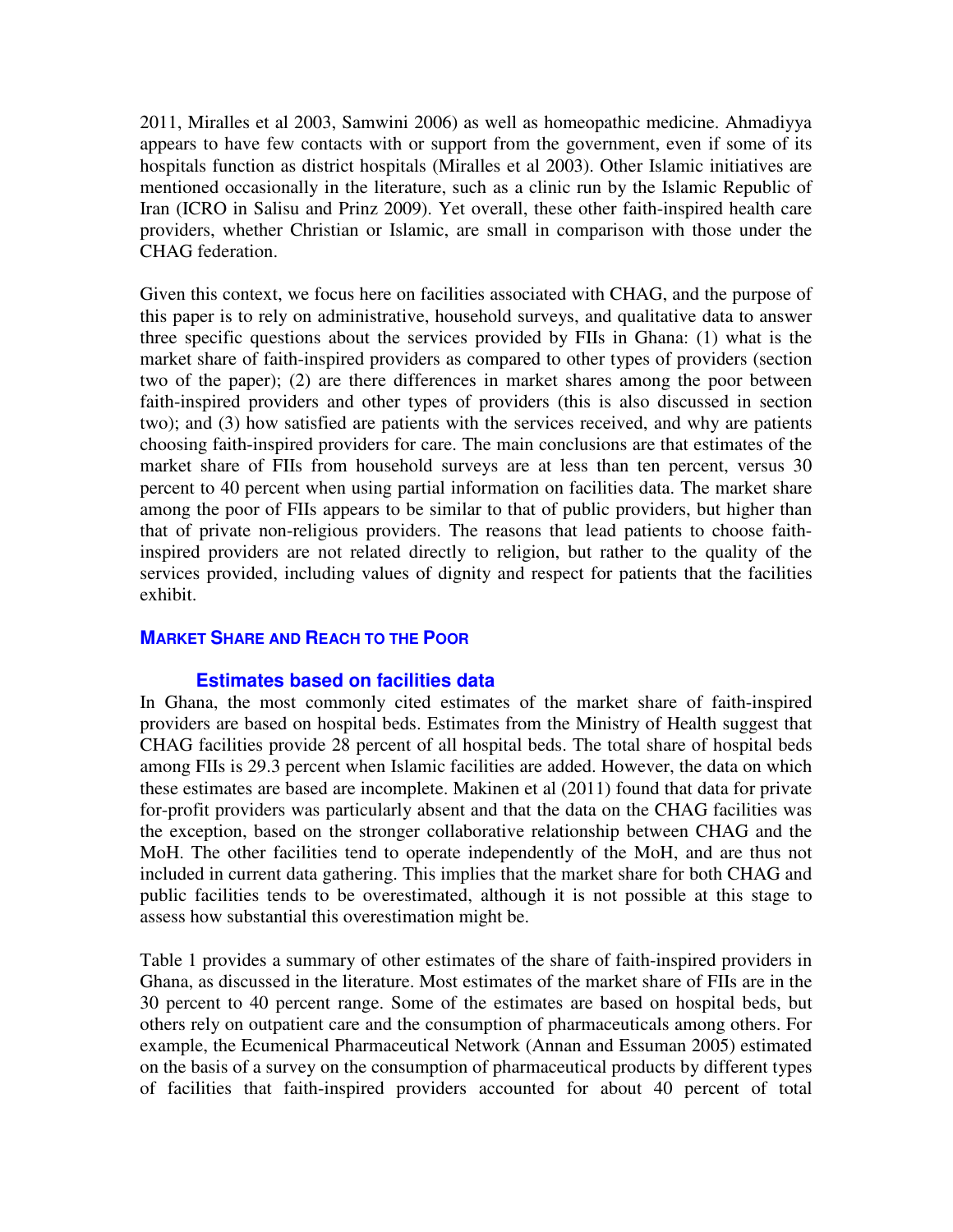pharmaceutical consumption. Nimo and Wood (2005) suggested similarly that FIIs served around 40 percent of the population, supplying an estimated 30 percent of beds and 35 percent of outpatient care (quoted in Rasheed 2009). Marek et al (2005) suggested that 37 percent of inpatient admissions in hospitals (Accra excluded) were provided by CHAG, and CHAG has provided evidence that its hospital occupation rates tend to be higher than those of government hospitals (CHAG 2006). Previous statements and studies (see for example Miralles et al 2003) have yielded similar results. A few other studies, including older ones, are also included in Table 1, again with similar results. As a result of these various estimates, the MOU signed between CHAG and the government of Ghana explicitly stated that, *"This collaboration recognizes the pivotal role of the private health sector, which provides about 42 percent of Ghana's health care services and has been growing rapidly in recent times, as the engine of growth in the country's socioeconomic recovery programme"* (Ghana-MoH and CHAG 2006).

| Descriptive unit                 | <b>Estimate</b>                                  | <b>Source</b>             |  |  |  |  |
|----------------------------------|--------------------------------------------------|---------------------------|--|--|--|--|
| Mission hospitals                | 50% outpatient care; >25% beds nationally,       | Bradley (in De Jong 1991) |  |  |  |  |
|                                  | 46% in six under-privileged Northern regions     |                           |  |  |  |  |
| Mission hospitals                | $(A third)$ 33% beds<br>World Bank 1993          |                           |  |  |  |  |
| Church                           | 25% beds and 40% population served               | Robinson and White 1998   |  |  |  |  |
| Church hospitals                 | 34% medical work                                 | Matomora 1995             |  |  |  |  |
| <b>CHAG</b>                      | Approx. 40% national health service              | Green et al 2002          |  |  |  |  |
| Catholic                         | 27% share health care                            | Annan and Essuman 2005    |  |  |  |  |
| Other Christian                  | $11\%$ share health care                         |                           |  |  |  |  |
| Muslim                           | 1-2% share health care                           |                           |  |  |  |  |
| <b>Mission facilities</b>        | $40\%$ pop., $30\%$ beds, $35\%$ outpatient care | Nimo and Wood 2005<br>(in |  |  |  |  |
|                                  |                                                  | Rasheed 2009)             |  |  |  |  |
| <b>CHAG</b>                      | 35-40% national health care                      | <b>CHAG 2006</b>          |  |  |  |  |
| <b>CHAG</b>                      | 25% NH Services                                  | Dimmock 2007              |  |  |  |  |
| Christian Health                 | $\sim$ 34% of NHS (national health sector)       | Chand and Patterson 2007  |  |  |  |  |
| <b>Networks</b>                  |                                                  |                           |  |  |  |  |
| NFBHN (CHAG)                     | $\sim$ 34% NHS                                   | Schmid et al 2008         |  |  |  |  |
| <b>Christian Health Services</b> | 40% NHS                                          | Rookes 2010               |  |  |  |  |

**Table 1: Selection of stated market share estimates for faith-inspired care in Ghana**

Source: Compiled by authors

There is thus apparently considerable convergence in the existing estimates in the literature on Ghana, but this is not too surprising given that to a large extent, the estimates reflect the same reality – that is, data based on out-patient care as well as the consumption of pharmaceutical products tend to be very closely related to estimates of hospital beds because out-patient care and pharmaceuticals are used primarily by hospitals. The question is whether these estimates capture a large enough share of the total delivery of health care in the country. We would argue that interpreting the data in table 2 as valid estimates of the share of services provided by FIIs within the whole health system of the country is problematic for three reasons.

First, within formal care delivery mechanisms, a large share of health services are provided by other types of facilities than hospitals, such as clinics and health centers, as well as maternity homes and facilities from the government-run community-based health planning and services which are primary health care focused services sometimes with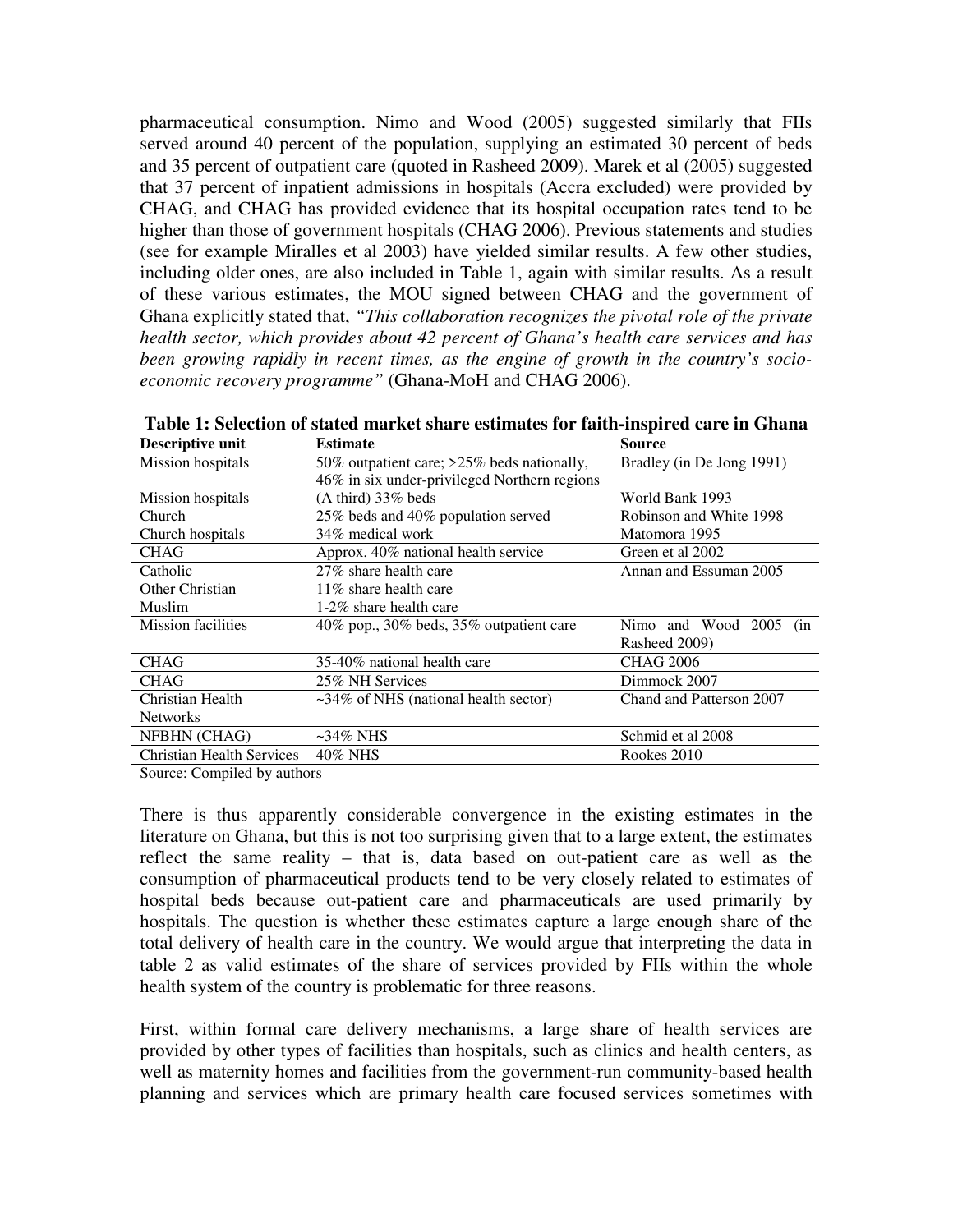mobile units. CHAG members primarily provide services through hospital facilities. For the year 2008, the share of district and other hospital facilities operated by FIIs was at 16.3 percent. But the share of all types of clinics operated by FIIs was much lower at 9.1 percent, and if one adds maternity homes and community-based health planning and services, the share of FIIs in all non-hospital facilities fell further to 5.5 percent. Overall, the share of FIIs in all types of facilities listed was at 6.6 percent. An analysis by Kissah-Korsah (2008) of more than 2,163 health institutions including most if not all of the CHAG facilities (the author identified 180 Christian facilities) suggests similarly that 53.5 percent of all facilities were governmental or quasi-governmental, with 38.0 percent being private non-governmental, and only 8.5 percent Christian facilities. Estimates of the market share of faith-inspired providers based solely on the number of facilities could also lead to underestimating the role of faith-inspired providers if only because hospitals tend to serve more patients per facility, but this still helps to put statistics on the number of beds into broader perspective.

A second issue with the reliance on statistics on hospital beds, pharmaceuticals, outpatient care and for that matter also the number of facilities is that a large share of health care is provided by other types of providers that are not included in such statistics. At least two different groups must be mentioned here. First, Ghana has a significant traditional sector that often operates alongside orthodox biomedical care, for example with patients mixing plural health-seeking modalities (Kissah-Korsah 2008, Van den Boom et al 2004). While studies on religion and health-related behaviors recognize the role of traditional practices, this is rarely addressed in the literature on FIIs. Some have suggested that in the roughly 25 years since the introduction of 'on the spot' payment for health delivery, more than half of the country's patients have turned increasingly to traditional health care and self-medication (Van den Boom et al 2004, Salisu and Prinz 2009). Second, self-medication has also been noted to be a significant practice – given the limited availability of doctors and pharmacists. There has been a trend towards the use of services provided by chemical stores especially. Self-medication has many potential dangers, including in terms of consumption of leftover and often expired drugs as well as untrained chemical sellers taking experts roles (Van de Boom 2004, see also Ballou-Aares et al 2008).

Data from the fifth round of the Ghana Living Standards survey (GLSS5) implemented in 2005-2006 help document the role of traditional healers and chemical stores. Nationally, it turns out that hospitals account for 31.6 percent of all consultations, followed by clinics that account for 28 percent of consultations. Both maternity homes and pharmacies have small markets shares. Traditional healers do not appear explicitly in this cut of the data, but their market share is somewhat limited (this group shows up primarily in the categories of providers identified as consultant's home, patient's home, and other.) By contrast, the role of chemical stores is very large, as they account for 29.4 percent of consultations, and an even larger share of consultations among the bottom quintiles (i.e. poorer segments) of the population, as is the case for other non-formal mechanisms of care delivery. In other words, on the basis of the types of care used in the country according to the GLSS5 data, the high market share of faith-inspired providers in terms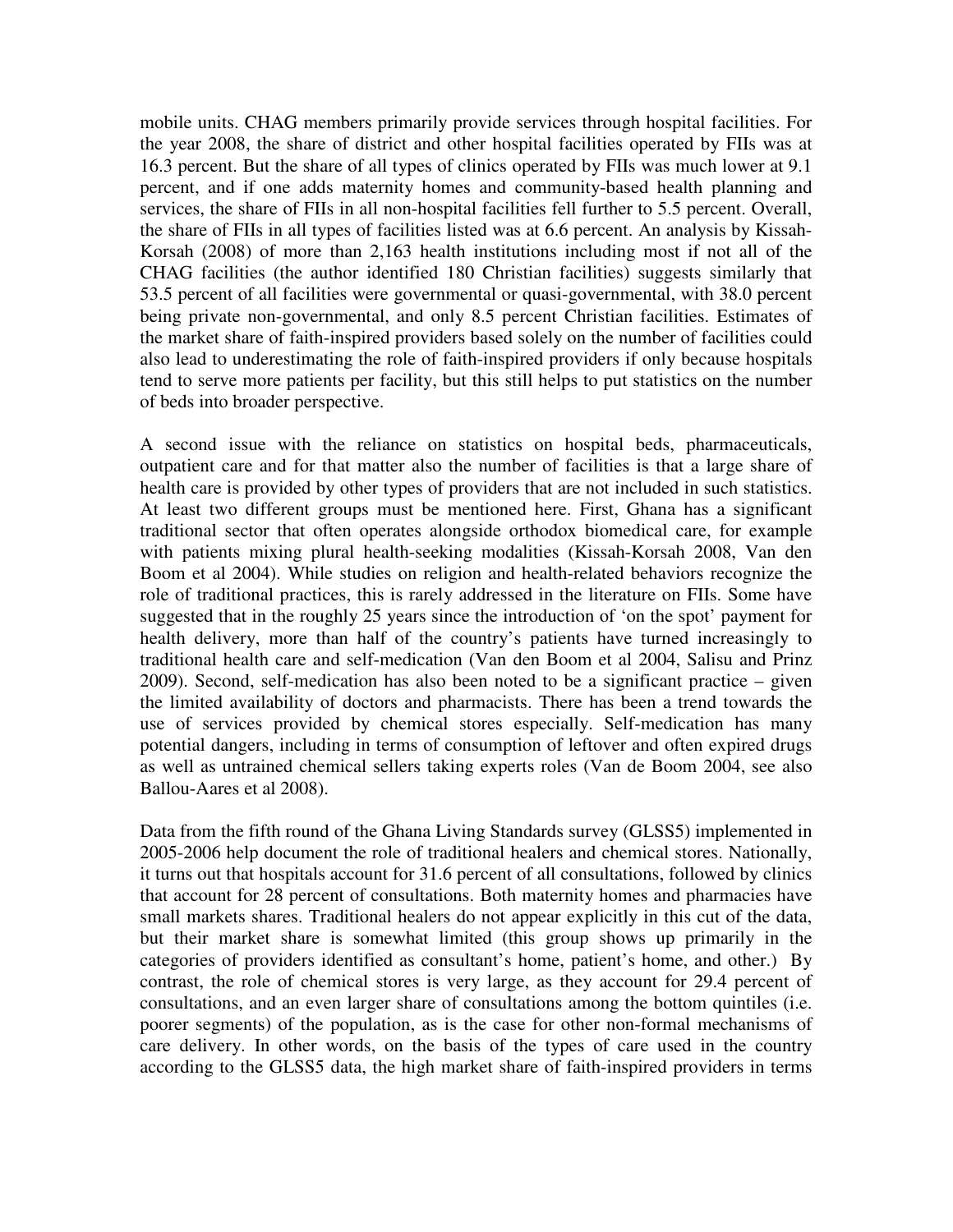of hospital services would be somewhat diluted when considering a broader definition of the health sector.

Thirdly, it has been noted in many other neighboring countries, that faith-inspired as well as other community-based organizations tend to be engaged in a range of activities that stretch beyond formal health services. In the case of FIIs, this might be as a result of a 'holistic' focus on health – or because the FIIs (such as CHAG members) are commonly tied into broader developmental activities as a result of their ties to local communities and denominational bodies. Certainly in Ghana, the FIIs are involved in a range of 'development' activities, such as micro-financing and sanitation (De Jong 1991, Schmid et al 2008), and less formal community-based organizations play a large role in specific areas such as HIV and AIDS. But data on those community-based efforts are rarely available. All this to say that it is difficult to assess the scope and scale of communitybased organizations and networks' health-related activities based on simplistic estimates of hospital bed market shares, or for that matter based on traditional household surveys.

# **Estimates based on household surveys**

Market share estimates can also be obtained from household surveys, such as the GLSS5. The categories of providers in the GLSS5 are a bit different. In that survey, a first question is related to the type of facility used by households. A second question asks whether the facility is public, private-religious, or private non-religious. The market share of faith-inspired obtained from the survey is provided in table 2. It is estimated at close to 7 percent, almost reaching 8 percent when one excludes traditional healers and chemical stores. This is of course much lower than what is obtained on the basis of facilities data.

What could explain such different results? Much of the difference is likely to be as a result of the universe of health care being considered. If hospitals account for less than a third of all consultations in the GLSS5 data, assuming that hospital beds or outpatient care are good proxies for the overall supply of care of hospitals (which itself would be a strong assumption, given that a large share of hospital care does not necessarily require hospital beds), a hospital bed market share for faith-inspired providers of a third might be diluted into a market share of about 10 percent for health care as a whole (or slightly more when considering faith-inspired clinics as well) when a broader universe of care is taken into account, as is done in the surveys. This suggests that the household survey based estimates of market share may not be completely out of sync with the reality on the ground. Still, even then the survey-based estimates look small against the current wisdom of those working on the ground – for example those in the MoH or CHAG. An additional explanation might be that the identification of faith-inspired providers by households is partial only, with some households considering faith-inspired facilities as either private non-religious facilities, or with more likelihood as public facilities, especially when mission hospitals are considered as district hospitals and accordingly funded by the government.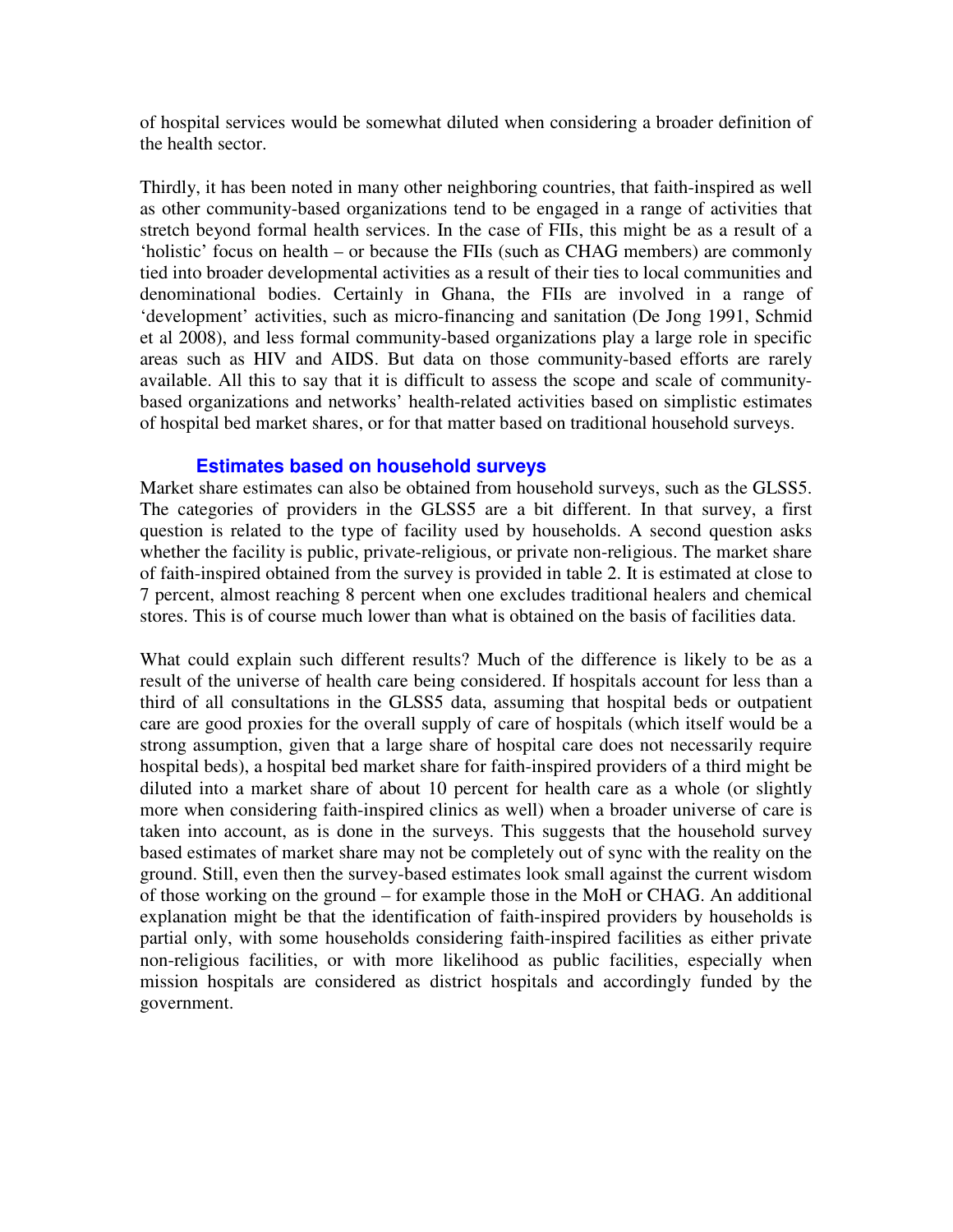|                       |                                                 | Residence Area                                  | <b>Welfare Quintile</b> |       |       |                |       | Total |       |
|-----------------------|-------------------------------------------------|-------------------------------------------------|-------------------------|-------|-------|----------------|-------|-------|-------|
|                       | Accra                                           | Other urban                                     | Rural                   | Q1    | O2    | O <sub>3</sub> | O4    | Q5    |       |
|                       |                                                 | Including chemical, traditional providers, etc. |                         |       |       |                |       |       |       |
| Public                | 52.0                                            | 44.8                                            | 43.2                    | 46.0  | 43.6  | 43.5           | 44.2  | 45.1  | 44.4  |
| Private religious     | 3.9                                             | 7.8                                             | 6.4                     | 7.0   | 5.5   | 7.1            | 6.6   | 6.8   | 6.6   |
| Private non-religious | 44.1                                            | 47.5                                            | 50.5                    | 47.0  | 50.9  | 49.4           | 49.3  | 48.2  | 49.0  |
| Total                 | 100.0                                           | 100.0                                           | 100.0                   | 100.0 | 100.0 | 100.0          | 100.0 | 100.0 | 100.0 |
|                       | Excluding chemical, traditional providers, etc. |                                                 |                         |       |       |                |       |       |       |
| Public                | 55.1                                            | 64.0                                            | 63.2                    | 69.2  | 65.3  | 62.8           | 64.3  | 57.2  | 62.5  |
| Private religious     | 4.2                                             | 8.7                                             | 8.0                     | 6.3   | 6.4   | 8.9            | 7.6   | 8.4   | 7.8   |
| Private non-religious | 40.8                                            | 27.3                                            | 28.9                    | 24.6  | 28.3  | 28.3           | 28.2  | 34.4  | 29.8  |
| Total                 | 100.0                                           | 100.0                                           | 100.0                   | 100.0 | 100.0 | 100.0          | 100.0 | 100.0 | 100.0 |

**Table 2: Share of patients by type of provider used, 2005-2006 GLSS5 (%)** 

Source: Authors' estimation using GLSS5 2005-2006 survey

Apart from this stirring up the debate on market share, is the question of whether some types of providers reach the poor better than others, as this relates directly to efforts by the government to adapt the entire health system so that it better serves rural and marginalized areas. Here again, the common perception is that faith-inspired providers play a special role vis-à-vis the poor, in part because of their preferential option for the poor, and its corollary of faith-inspired services and facilities being physically located in marginalized areas. As CHAG (2006) put it, "*CHAG members cater for an estimated 35- 40 percent of the national population, mainly in the hard to reach rural places in Ghana.*" Or as De Jong (1991) argued, faith-inspired services tend to be *"…particularly represented in poorer, more remote areas out of commitment to serve the under privileged (e.g., religious missions often state this explicitly) or because they can fill a gap in such areas not already met by government services. In Ghana, for instance, while missions provide 25 percent of total hospital beds in the country, they provide about 46 percent of beds in the six under-privileged northern regions (Bradley 1989 in De Jong 1991)…Missions tend to be disproportionately represented in the less privileged areas."*

The same argument is made almost thirty years later by Ballou-Aares et al (2008) who suggest that *"the public sector channel is most active in more densely populated areas, which are also relatively more affluent. The faith-inspired channel is an important source of health care to less affluent or poor people in far-flung areas…geographic access for less affluent people in rural areas is a problem with access being limited to the southern part of Ghana."* Serving marginalized areas was certainly the intention of many faithinspired providers when facilities were set up. However, current evidence on whether faith-inspired facilities today still reach the poor proportionately more than other types of providers is thin, as this is difficult to establish relying solely on facilities data limited for the most part to hospitals and clinics.

Because household surveys include data on the socio-economic characteristics of households, they can be used to assess which facilities reach various segments of the population classified according to their level of well-being. In the GLSS5, well-being is measured according to the level of consumption per equivalent adult. Importantly, even if some faith-inspired providers are misclassified in the surveys, to the extent that the likelihood of such misclassification is similar for all faith-inspired facilities, this should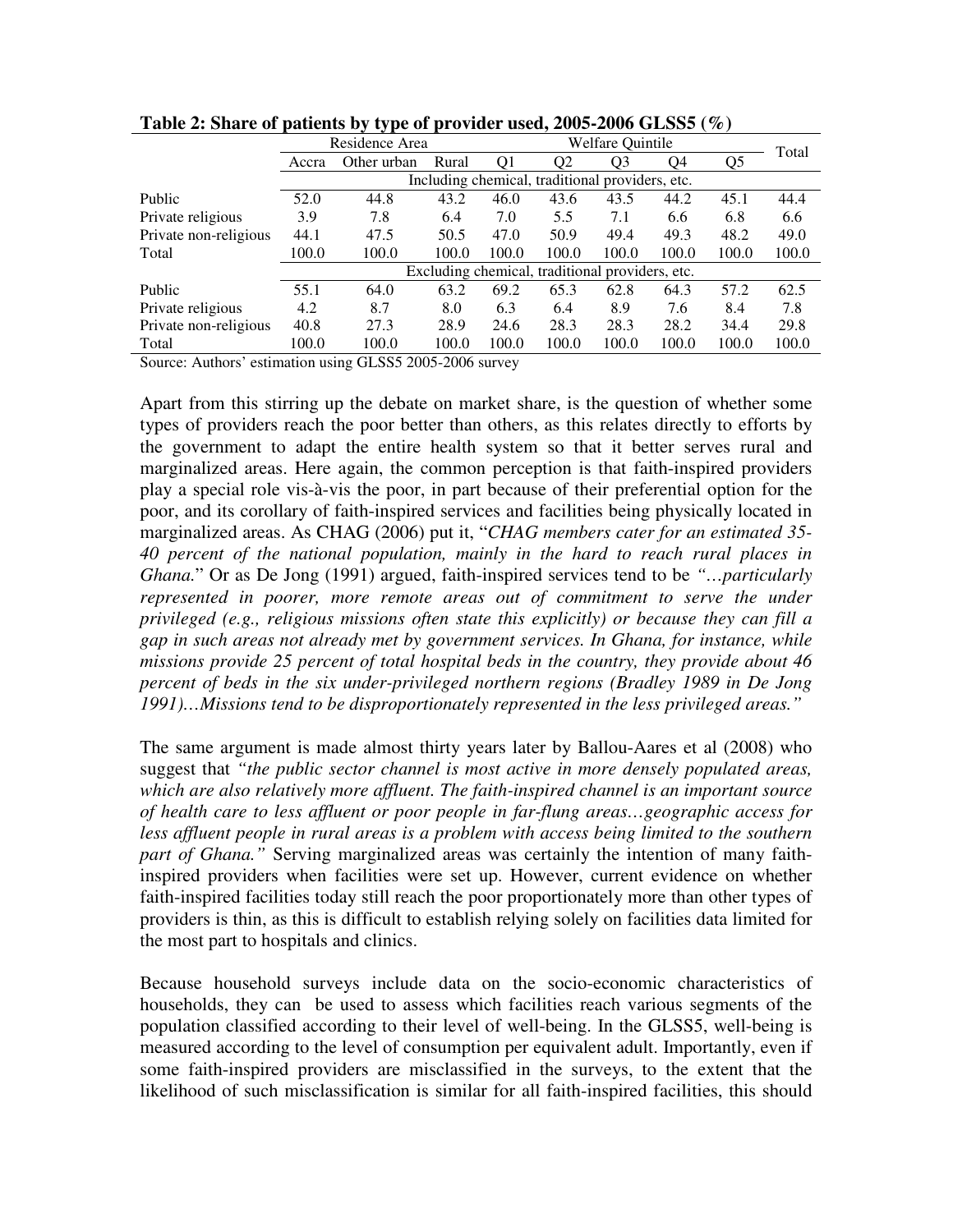not affect substantially estimates of the extent to which various types of facilities reach the poor. Consider the case where faith-inspired providers serve the poor more than other providers in the specific sense that the share of their services obtained by the poor is higher than is the case for other providers. If some faith-inspired facilities are misclassified by households as public facilities in a quasi-random way (the probability of misclassification is similar for all faith-inspired facilities), then the share of the beneficiaries that are poor in faith-inspired facilities would not be affected. As for public providers, the erroneous inclusion of some faith-inspired providers in their pool would lead to a higher share of beneficiaries of public facilities identified as poor than warranted, but the bias should be small because the number of faith-inspired facilities misclassified as public facilities would be small as a proportion of the total number of public facilities. This is because the market share of faith-inspired facilities is smaller than that of public facilities, and because only a subset of faith-inspired facilities would be misclassified. In addition, if it turns out that the profile of beneficiaries according to level of well-being is similar between faith-inspired and public facilities, the bias would even be smaller.

The data in table 2 suggest relatively few differences between public and faith-inspired facilities in terms of whether they reach various segments of the population according to level of well-being, but substantial differences with private non-religious facilities, as would be expected given that these facilities tend to be more expensive. Specifically, according to the GLSS5 data, faith-inspired providers do have a higher market share in rural than in urban areas. As to whether faith-inspired providers have a higher market share among the poor, the proportion of patients relying on faith-inspired providers seems slightly lower in the bottom than in the top quintiles (as a proportion of the overall demand for care among those groups), but the differences are not very large. Thus, it would be fair to suggest that according to the results from the survey, faith-inspired providers do not necessarily have a proportionately higher market share among the poor than among better off households than is the case for the government (the public provider) – but of course, faith-inspired providers do reach patients from poor households.

It must be noted that the estimates provided in table 2 are estimates of the market shares of various providers within population groups, such as households grouped according to their level of consumption. The estimates show that the market share of FIIs in the various quintiles is similar across quintiles, as is the case for public facilities. This can be interpreted as showing that FIIs and public facilities comparatively reach the poor in a similar way. But it does not mean that both types of facilities serve the poor and better off households equally. As discussed in Coulombe and Wodon (2012a) in their benefit analysis of public health spending in Ghana, households from the top quintiles of consumption benefit from a much larger share of the health services provided by both public and FIIs facilities than households in the bottom quintiles. That is, *both* public and FIIs facilities serve the poor less well than they serve the better off (see also Coulombe and Wodon 2012b on the geographic location of FIIss).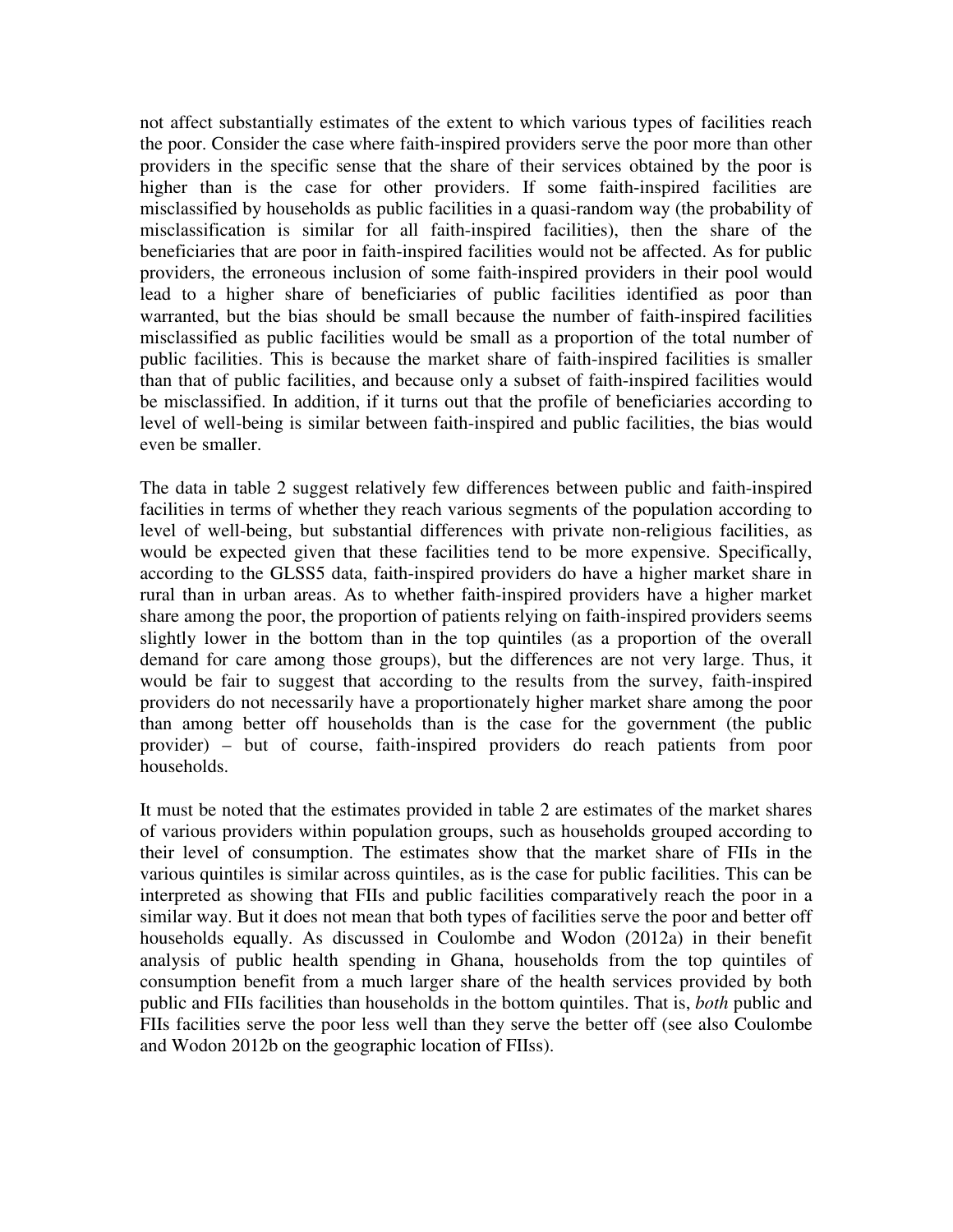# **PERFORMANCE**

# **Existing studies**

Detailed comparative data between faith-inspired-, public-, and other private providers of health services are for the most part not available in Ghana. It is most difficult to compare FIIs against the other private providers such as other NGOs or for-profit providers. Makinen et al (2011) have recently completed a mapping assessment of the private health sector in Ghana, and note that there is still no comprehensive data on the size and configuration of the private sector, with the exception of CHAG – whose closer relationship with the MoH means that there is slightly more known about CHAG than the other private providers. Certainly there is not nearly enough available data to embark on a more comprehensive comparative of equitable access to health care (availability, affordability and acceptability). What remains then are stand-alone comparatives, providing individual pieces to the broader puzzle that is the Ghanaian health system, and one of the objectives of the papers in this collection is precisely to start conducting more in-depth work on comparing public, private religious, and private non-religious health care providers.

On the basis of admittedly incomplete data, it can be seen that based on some measures FIIs seem to be doing slightly better than public providers, while in other areas they may be doing slightly less well. As a first example of comparative analysis, consider the statistics provided in Table 3. The table shows that CHAG district hospitals had on average higher occupancy rates in their facilities than public hospitals. This might reflect a preference on the part of the population in using FIIs (as also suggested by Shojo et al 2012), better management, or simply location advantages. While location advantages tend to be historically driven, other explanations would suggest higher performance by CHAG in this specific area.

|             | Western                 | Central | Greater | Volta | Eastern | Ashanti        | <b>Brong</b> | Northern | Upper | Upper |
|-------------|-------------------------|---------|---------|-------|---------|----------------|--------------|----------|-------|-------|
|             |                         |         | Accra   |       |         |                | Ahafo        |          | East  | West  |
|             |                         |         |         |       |         | Number of Beds |              |          |       |       |
| <b>CHAG</b> | 474                     | 387     | 67      | 967   | 930     | 1.084          | 1.119        | 324      | 253   | 336   |
| Government  | 756                     | 678     | 683     | 1.137 | .180    | 932            | 252          | 340      | 575   | 493   |
|             | Occupancy Rates $(\% )$ |         |         |       |         |                |              |          |       |       |
| <b>CHAG</b> | 74.9                    | 61.9    |         | 43.2  | 56.6    | 51.4           | 57.5         | 57.8     | 53.1  | 42.0  |
| Government  | 46.5                    | 44.0    | 47.8    | 43.8  | 44.2    | 44.5           | 62.5         | 57.7     | 45.0  | 46.1  |

**Table 3: Beds and Occupancy Rates in CHAG and Public District Hospitals, 2006** 

Source: CHAG (2006).

As a second example of comparative assessment, consider the data on the pricing of medicines provide in Table 4 from META Ghana (2009). The data suggests that the prices of various drugs tend to be slightly higher in the rural faith-inspired sector than in the rural public facilities. For four out of seven drugs, the prices in FII facilities were more than ten percent higher than those in public facilities. For two of the drugs, the prices were more than ten percent higher in public facilities, while for the last drug, the differences in prices were below ten percent. This suggests on average that drug prices in FIIs are slightly higher in FIIs than in public facilities. This also appears to extend to patient prices more generally. Miralles et al (2003) suggested that patient prices in FIIs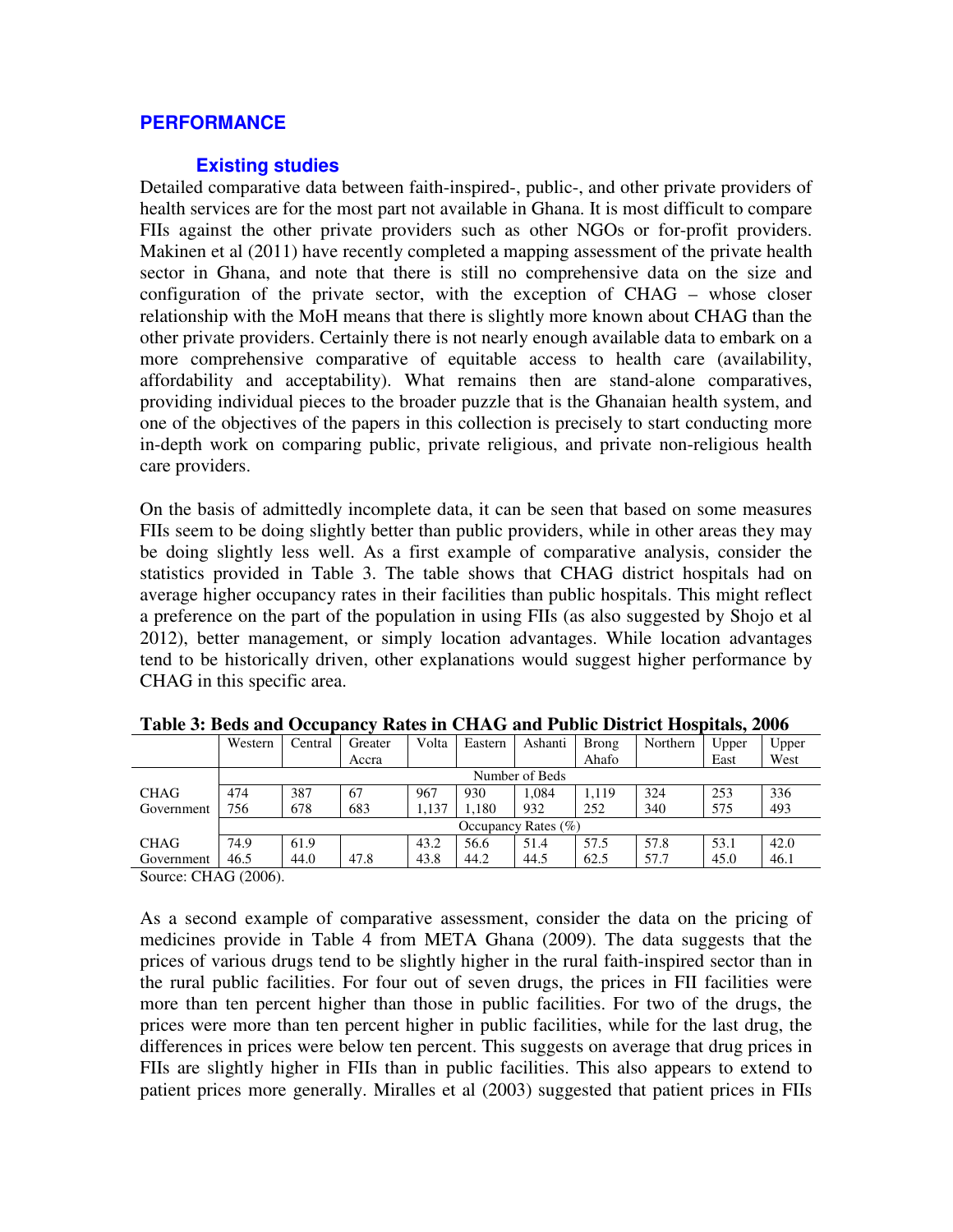were on average twelve percent higher than in the public sector. Makinen et al (2011) find that out-of-pocket spending by patients at CHAG facilities is higher than at private and public providers. However, they also note that *"lower price as a provider attribute is most frequent among CHAG providers*" – suggesting that while out-of-pocket costs might be higher at CHAG facilities, the public perception may well be that they are lower. This is discussed in more detail in the Shojo et al (2012), but it is important to note that this may have changed in recent years with the adoption of the National Health Insurance Scheme which has substantially reduced out-of-pocket costs overall.

For the most part, comparative based only on the cost for patients of pharmaceuticals suggests slightly better performance for the public sector (in terms of lower costs for patients), although some of the broader issues that affect the sector as a whole should not be obscured by the somewhat limited differences between FIIs and public facilities. Indeed, it has been suggested that in general, the price of pharmaceuticals may be too high in Ghana. The MoH, as cited in Salisu and Prinz (2009) stated that *"A comparative study of medical procurement by the MoH and the faith-inspired health sector…showed that it would take approximately four wage days for a person to purchase medicines from the private sector and almost three from the mission sector…the study also found out that beside many complications such as change of prices with change of deliverer, both government and missions often had to buy at more than double the market procurement prices"* (Salisu and Prinz 2009).

|                | Inter-<br>national<br>reference<br>Price<br>(GHC) | . .<br><b>Rural Mission</b><br><b>Sector</b><br>(median price) |            | <b>Rural Public</b><br><b>Sector</b><br>(median price) |            | <b>Rural Private</b><br><b>Sector</b><br>(median price) |            | <b>NHIS</b><br>reimbursement<br>prices |        |
|----------------|---------------------------------------------------|----------------------------------------------------------------|------------|--------------------------------------------------------|------------|---------------------------------------------------------|------------|----------------------------------------|--------|
| Medicine       | <b>IRP</b>                                        | Median                                                         | Ratio      | Median                                                 | Ratio      | Median                                                  | Ratio      | Reimbursed                             | Ratio  |
| name           |                                                   | Price                                                          | to         | Price                                                  | to         | Price                                                   | to         | prices 2008                            | to IRP |
|                |                                                   | (GHC)                                                          | <b>IRP</b> | (GHC)                                                  | <b>IRP</b> | (GHC)                                                   | <b>IRP</b> | (GHC)                                  |        |
| Ciprofloxacin  | 0.0292                                            | 0.2000                                                         | 6.84       | 0.1750                                                 | 5.98       | 0.1700                                                  | 5.81       | 0.2                                    | 6.84   |
| Clotrimazole   | 0.0077                                            | 0.1650                                                         | 21.51      | 0.0584                                                 | 7.61       | 0.1075                                                  | 14.02      | 0.16                                   | 20.86  |
| Diclofenac     | 0.0055                                            | 0.0350                                                         | 6.40       | 0.0400                                                 | 7.32       | 0.0300                                                  | 5.49       | 0.1                                    | 18.30  |
| Mebendazole    | 0.0156                                            | 0.4750                                                         | 30.39      | 0.3500                                                 | 22.40      | 0.7000                                                  | 44.79      | 1.2                                    | 76.79  |
| Phenytoin      | 0.0048                                            | 0.0800                                                         | 16.69      |                                                        |            | 0.1000                                                  | 20.86      | 0.06                                   | 12.52  |
| <b>Ouinine</b> | 0.0768                                            | 0.1175                                                         | 1.53       | 0.2500                                                 | 3.26       | 0.1250                                                  | 1.63       | 0.28                                   | 3.65   |
| Injection      |                                                   |                                                                |            |                                                        |            |                                                         |            |                                        |        |
| Ranitidine     | 0.0229                                            | 0.1200                                                         | 5.24       | 0.1250                                                 | 5.46       | 0.1000                                                  | 4.36       | 0.2                                    | 8.73   |

**Table 4: Comparison of drug prices by sector (2007/2008)** 

Source: META Ghana (2009).

As a third example of analysis aiming to compare the practices and performance of FIIs versus public and other private facilities, Annan and Essuman (2005) use a baseline survey carried out as part of a project to improve access to essential medicines for FIIs and their clients. The study found that the overall trend for FIIs in Ghana was one of improvement. They note Ghana has a well-functioning drug supply system, and relatively high numbers (at least in comparison with other African countries) of pharmacists, pharmaceutical technicians, and pharmaceutical assistants per hospital. Yet the study also revealed differences between FIIs and other providers. The study suggested that at a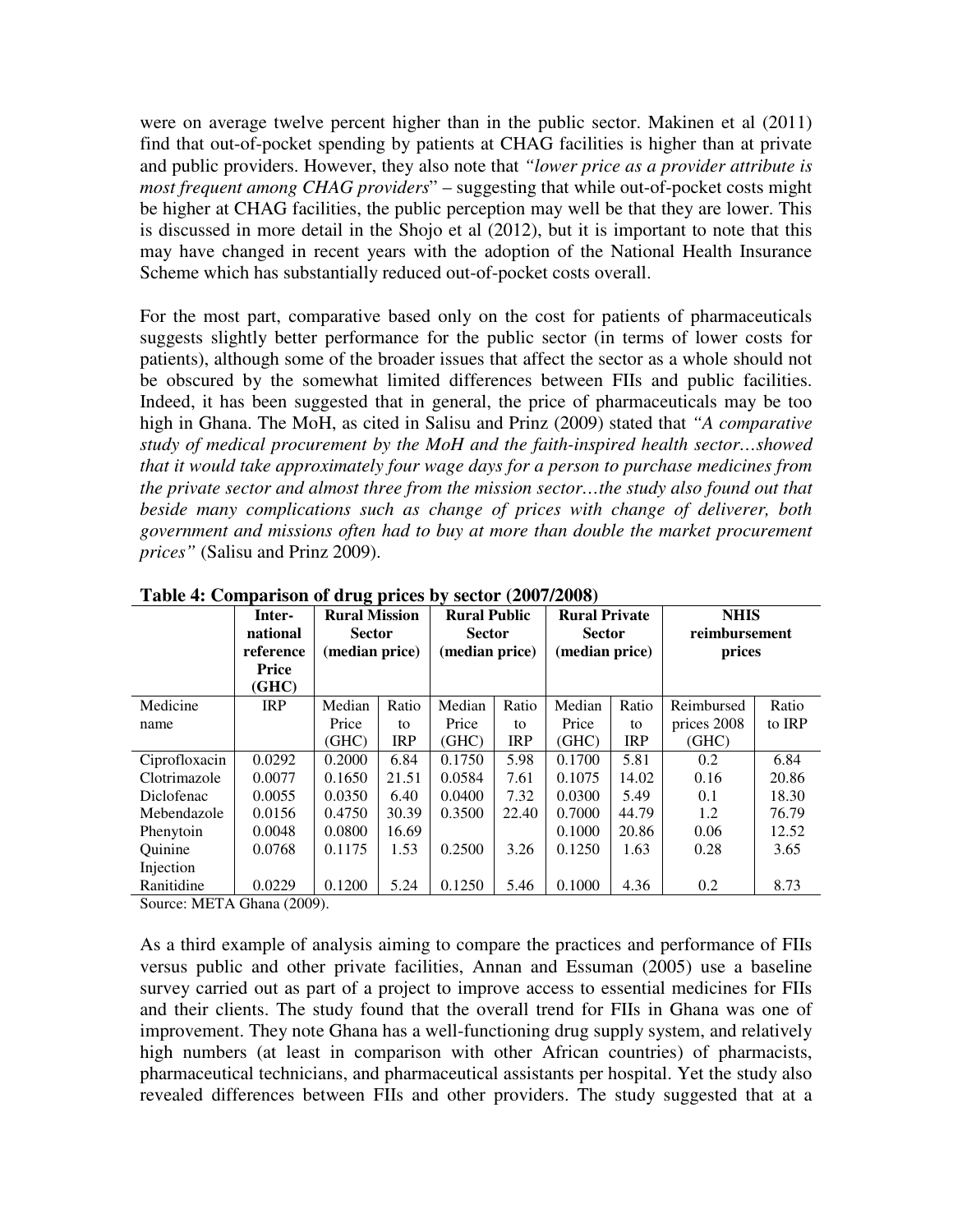national scale, FIIs tended to have *lower* drug prices for patients than other providers (the difference from the studies mentioned earlier may be related to the fact that the study by Annan and Essuman was national in scope), they also tended to rely on drug sales revenues more than other providers to cover their costs, and they tended to have more difficulties in managing their stocks of drugs. FIIs also did not have established rational drug use policies.

The above three studies on comparative performance suggest some differences between FIIs and public facilities, but these differences tend to be small, and not always consistent between studies. It is likely that with the further integration of CHAG facilities in the national health system that has taken place over the last few years, some of the differences between FIIs and public facilities may have been reduced further. What is clear though is that both FIIs and public facilities struggle with common problems such as a shortage of qualified staff, a high cost of inputs, limited cost recovery which affects financial sustainability, and increased competition from other private providers. Such competition is observed not only for patients, but also for staff. Yet before turning to these problems, it is necessary to consider the relationship between CHAG and the government, and how it has evolved, especially during the last decade.

# **Other existing studies**

Recent qualitative data collected by Shojo et al (2012, in the second volume of this collection) from fieldwork among staff and patients in six FIIs in two locations in 2010 provide more insights into the performance of FIIs, as well as the reasons why patients rely on their services. A few results from that study are worth summarizing here. The data revealed that patients using FIIs were satisfied with the quality of staffs, hygiene in the facilities, and cost (which are now lower thanks to the NHIS), but less so with the availability of proper accommodation, technical equipment, and medicines. The situation was more difficult for clinics and hospitals not yet accredited with the new NHIS (National health Insurance Scheme) being implemented since 2004, probably in part because this resulted in higher costs for patients.

More precisely, quality of care was the main reason for choosing facilities according to the qualitative fieldwork. Among patients in Christian clinics/hospitals, two thirds said that quality was the main reason for choosing the clinic/hospital, and close to sixty percent mentioned that workers are skilled, knowledgeable, competent, dedicated, and patient; in short they appreciated the quality of the staff. For patients in Islamic clinics/hospitals, the most common answer was the quality of workers followed by the quality of service, with location coming third. Respect for patients came in strongly as a key reason for choosing FIIs. *"Here we are treated with respect. They listen to us well and understand all of our problems. They take their time to talk to us in a polite way. You don't regret spending your money at this hospital. Even if they don't have all the equipment, the way they handle makes me feel comfortable"* (Female Muslim patient, Islamic clinic); *"I have heard that they are a top quality hospital and they are very serious with their work and they treat patients with care and respect"* (Male Christian patient, Christian hospital).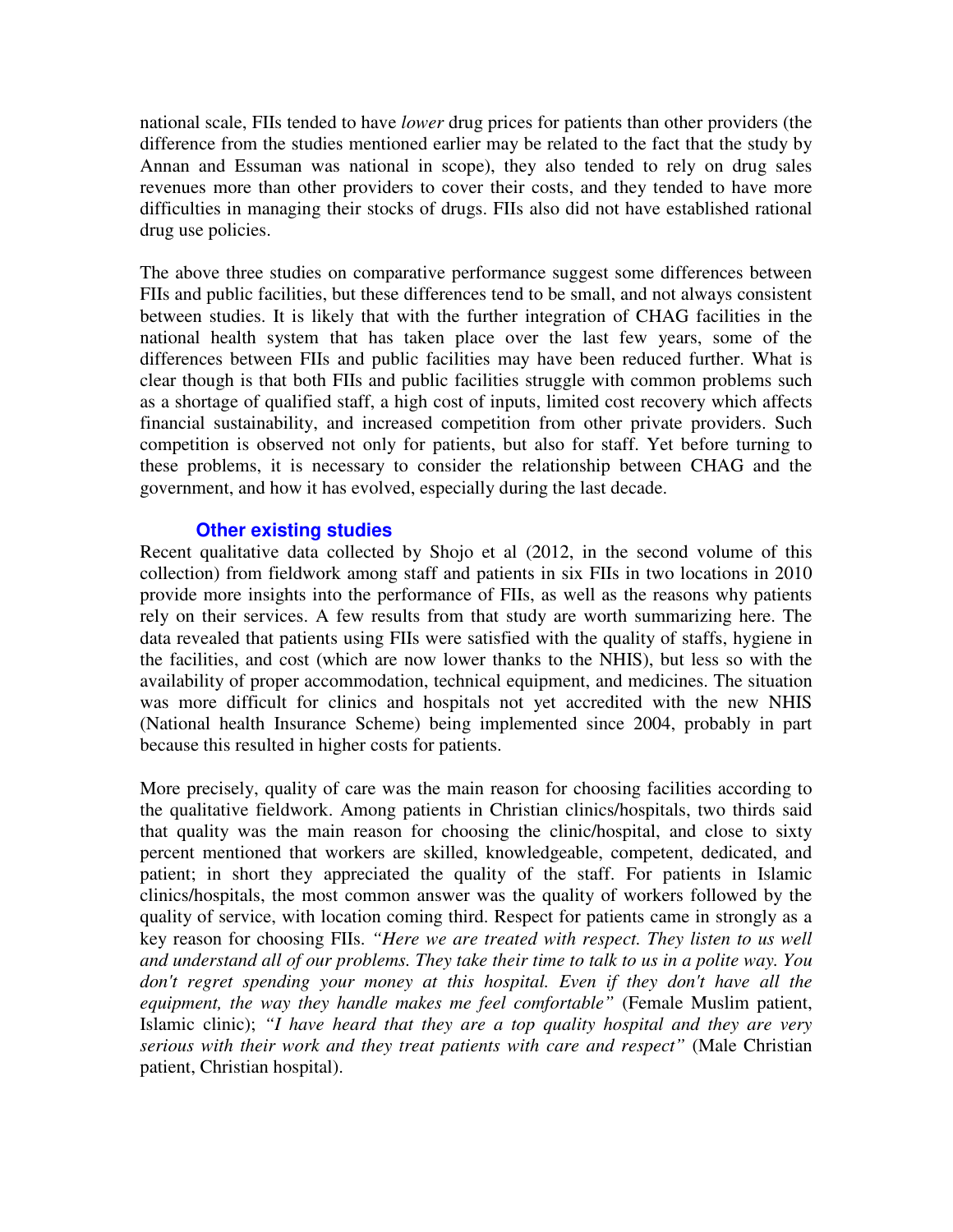To get at the reasons for choosing providers differently, patients were asked to share the advantages that they see in using FIIs. In Christian facilities a third of patients cited "quality of workers" as the main advantage of the facilities, followed by "assistance for the poor" (25 percent of respondents) and "quality of service" (19 percent). Among patients in Islamic facilities, the most common answer was "worker's skills and quality" (44 percent) followed by "location" (31 percent). Two other reasons were mentioned: "Assistance for the poor/orphans" and "quality of service" by 12.5 percent of respondents. The availability of assistance for the poor, while not a leading criterion for the choice of provider, was also mentioned by facility staff. As a Director at an Islamic clinic explained, *"What is the target population of this clinic? Elders come, youth come, children come, and pregnant women come… any kind of category. The majority of people who come to this clinic are Moslem, but we have non-Moslem too. They are Christian or believe traditional religion. Also we have both poor and somehow middle income group. Majority of the patients are actually poor. That is one of main reason of establishment of this clinic. People are facing financial problems, unemployment and deprivation. Their monthly income is low. We try as much as possible to subsidize our services.*"

By contrast, few patients mentioned religion as determinant or deterrent for choosing FIIs. This is apparent in answers provided to questions shown in table 5, and it emerges also from interviews: *"I am Christian but came to this Islamic clinic not because of my religious beliefs but because the clinic works well"* (Female Christian patient, Islamic clinic); *"I will seek health care from even a Christian health facility if that is of high quality but not go to a traditional priest"* (Male Muslim patient, Christian clinic); *"My religious beliefs do not affect my choice of health care for me and my family. I am Moslem and I have been attending a Catholic clinic in the past, so religion doesn't matter to me. Any clinic where I can receive effective medical care, I will go"* (Male Muslim patient, Islamic clinic). Most patients had no problem in using services provided by FIIs from a different faith: *"If they will take good care of me to get well, I don't care what faith is behind them"* (Male Christian patient, Christian hospital); *"I use Islamic clinic here even though I am Christian because I believe that it is providing gravity health care and not about changing me to Moslem"* (Male Christian patient, Islamic clinic). When patients mentioned values or faith, this was done typically in general terms and in a positive way: *"As an Islamic community this clinic is seen as a good model of what Islam can do for Moslems. It is providing health care as well as spiritual care for the people"* (Male Muslim patient, Islamic clinic); *"They try to increase the faith of patients who come to this clinic, so it is good. It boosts the moral of patients and increases their faith. Even though I am Moslem, I like it so much"* (Male Muslim patient, Christian clinic).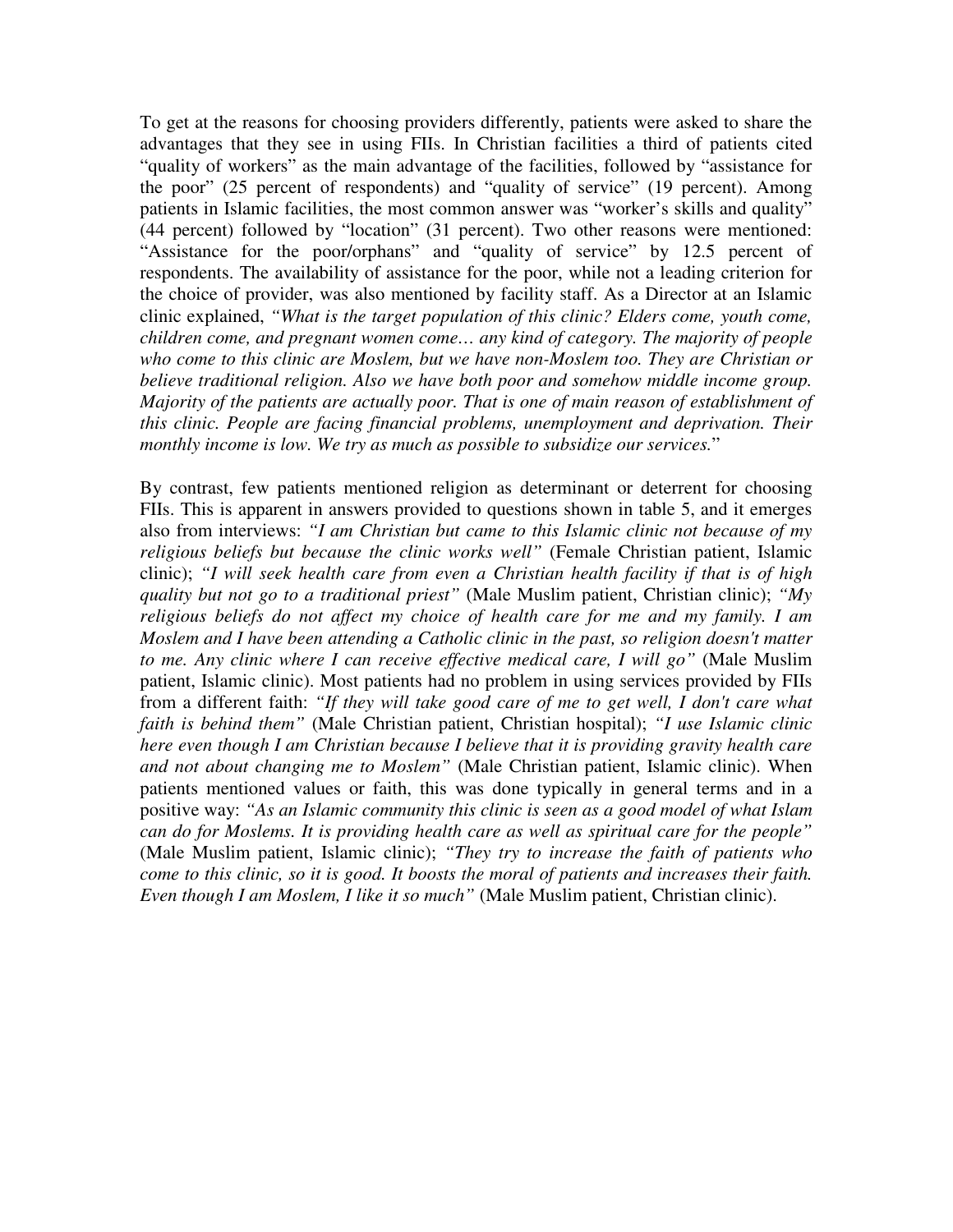| <b>Ouestions</b>                                                                                                  | Patients who use a<br>clinic that belongs<br>to a different<br>religion | Patients who use a<br>clinic that belongs<br>to the same religion |
|-------------------------------------------------------------------------------------------------------------------|-------------------------------------------------------------------------|-------------------------------------------------------------------|
| Do your religious beliefs and values affect your choices<br>regarding healthcare?                                 | Yes: $0\%$                                                              | Yes: $10.8\%$                                                     |
| Are you willing to use health care services at a clinic which is<br>grounded in a faith different from your own?  | $Yes: 100\%$                                                            | Yes: $89.1\%$                                                     |
| Do you think that the health clinic/hospital should provide<br>spiritual guidance and counseling to the patients? | Yes: $18.1\%$                                                           | Yes: $33.3\%$                                                     |

**Table 5: Patients' values and choice of health care provider, 2010** 

Source: Shojo et al. (2012).

The desire to serve communities as a whole without specific reference to faith of patients also emerged from interviews with FII staff. *"We serve all mankind. We accept patients who belong to different religion. The vision of the national catholic health services is to provide high quality health care in the most effective, efficient and innovative manner, specific to the needs of the communities we serve and at all times acknowledging the dignity of the patient"* (Director of a Christian facility). *"There was no clinic around here before. We established this clinic to assist poor community in this area. Most of the people in this area are Moslem, but our target population is entire community. We accept everyone…Personally I am Christian, but I am working at Islamic clinic as a doctor. I don't care the patients' religion. Whatever they believe, we are fighting for our own goal to support the people's health*" (Doctor at an Islamic clinic).

# **CONCLUSION**

The objective of this paper was to answer three questions. Firstly, what is the market share of FIIs as compared to other types of health care providers in Ghana? Existing estimates based on administrative data on hospital beds suggest that FIIs account for 30 to 40 percent of health care provision, but estimates from household surveys are at less than 10 percent. Existing estimates are likely to be biased upward because they rely on hospital beds (or related measures such as outpatient care and the consumption of pharmaceuticals), a sub-sector where faith-inspired providers have traditionally been especially active. But this ignores large segments of health care provision, including smaller health facilities, traditional healers, as well as pharmacists and chemical stores, some of which have grown substantially in recent times. Estimates of the market share of FIIs based on household surveys may well be underestimated, in part because some faithinspired facilities may have been considered by households as public facilities given that in many districts, faith-inspired hospitals serve as district hospitals.

The second question was: do FIIs reach the poor proportionately more than other types of provider? The household survey data suggests that the market share of FIIs among the poor is similar to that of public providers, and higher than that of private non-religious providers who tend to have a higher market share among better off segments of the population. Thus faith-inspired and public providers appear to be serving the poor roughly equally to public providers, while private providers tend to serve more the higher socio-economic groups than either faith-inspired or public providers. This does not mean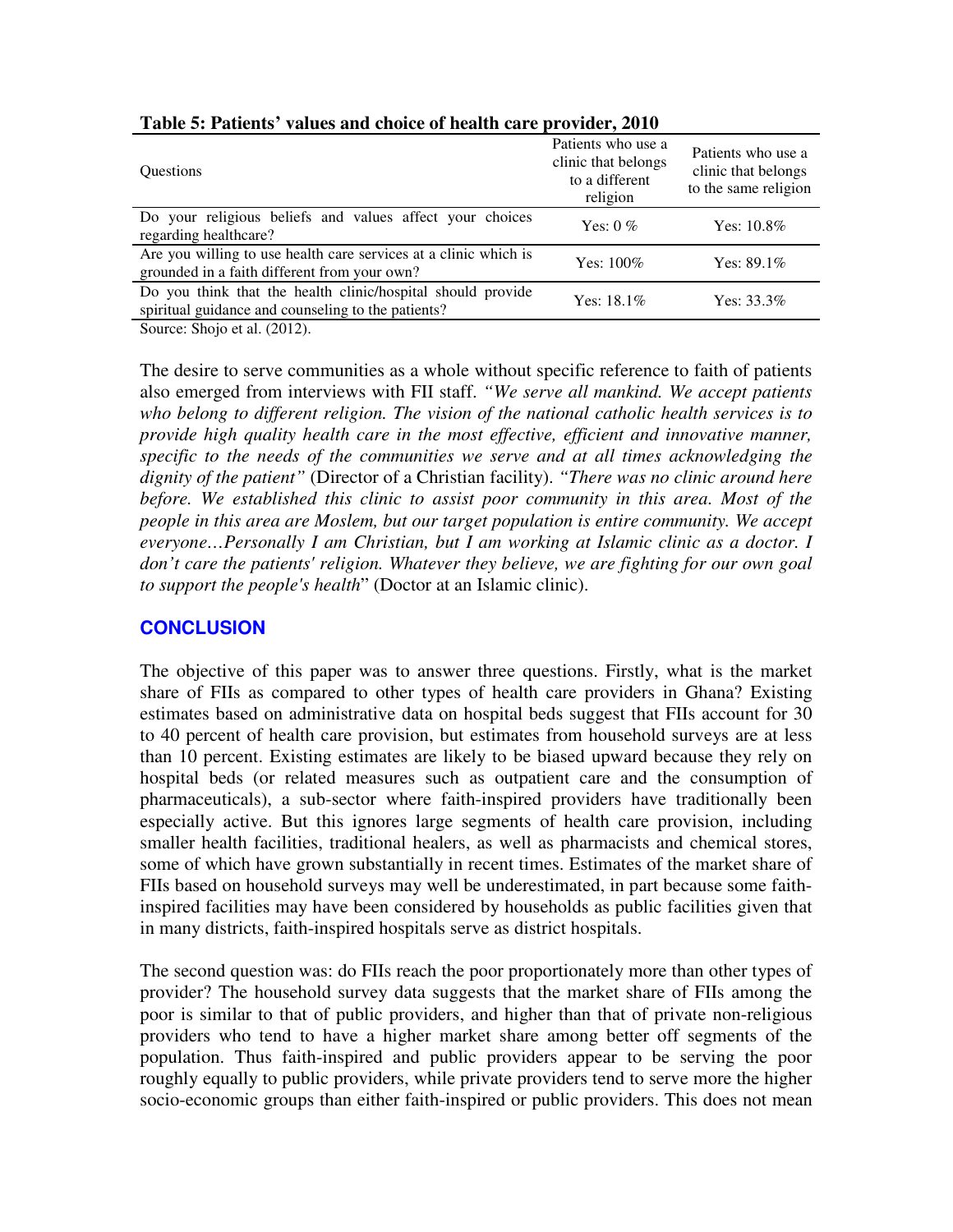however that FIIs and public providers serve all segments of the population equally. Most health care facilities continue to serve the better off more than they do the poor, in that the share of services received by poorer segments of the population is much smaller than their population share.

The third question was about the level of satisfaction of patients with the services received from FIIs, and the motivation for choosing faith-inspired providers. Qualitative data collected in 2010 in six facilities by Shojo et al (2012) suggest that the satisfaction with the services received in faith-inspired facilities is high, including in areas such as respect paid to patients. Subjective satisfaction does not measure quality per se, but it is an important indicator and it appears indirectly from the qualitative data that faithinspired facilities may have a comparative advantage at least in terms of the attention paid to patients. More data would be needed to confirm this, but it is encouraging for faith-inspired facilities. It also appears that faith-inspired facilities try to help the poor afford the cost of care. Finally, and this is also related to the question of quality, religion itself does not seem to be a direct factor for the choice of faith-inspired facilities. Many patients use services from clinics and hospitals that are affiliated with a different faith from their own, and the main reason for the choice of facility is precisely the perception that they provide services of quality. This of course raises questions about the indirect impact of religion or faith on quality of care.

# **REFERENCES**

Annan, I., and S. Essuman. 2005. "Results of Ghana Baseline Survey: Maximizing Access to Essential Medicines for Church Health Services and their Clients." Nairobi, Kenya, Ecumenical Pharmaceutical Network EPN.

Ballou-Aares, D., A. Freitas, et al. 2008. *Private Sector Role in Health Supply Chains: Review of the Role and Potential for Private Sector Engagement in Developing Country Health Supply Chains.* The Rockefeller Foundation, Dalberg and MIT Zaragoza.

Boateng, J., H. Surnye, et al. 2006. "Costs of Reproductive Health Services Provided by Four CHAG hospitals." Frontiers in Reproductive Health Program and Family Health International.

Christian Health Association of Ghana (CHAG). 2003. *Annual Report: 2003.* Accra: Christian Health Association of Ghana.

\_\_\_\_\_. 2006. *Annual Report: June 2005–May 2006.* Accra: Christian Health Association of Ghana.

\_\_\_\_\_. 2008. *Annual Report: 2008*. Accra: Christian Health Association of Ghana.

Chand, S. and J. Patterson. 2007. *Faith-based Models for Improving Maternal and Newborn Health.* Baltimore: USAID-ACCESS.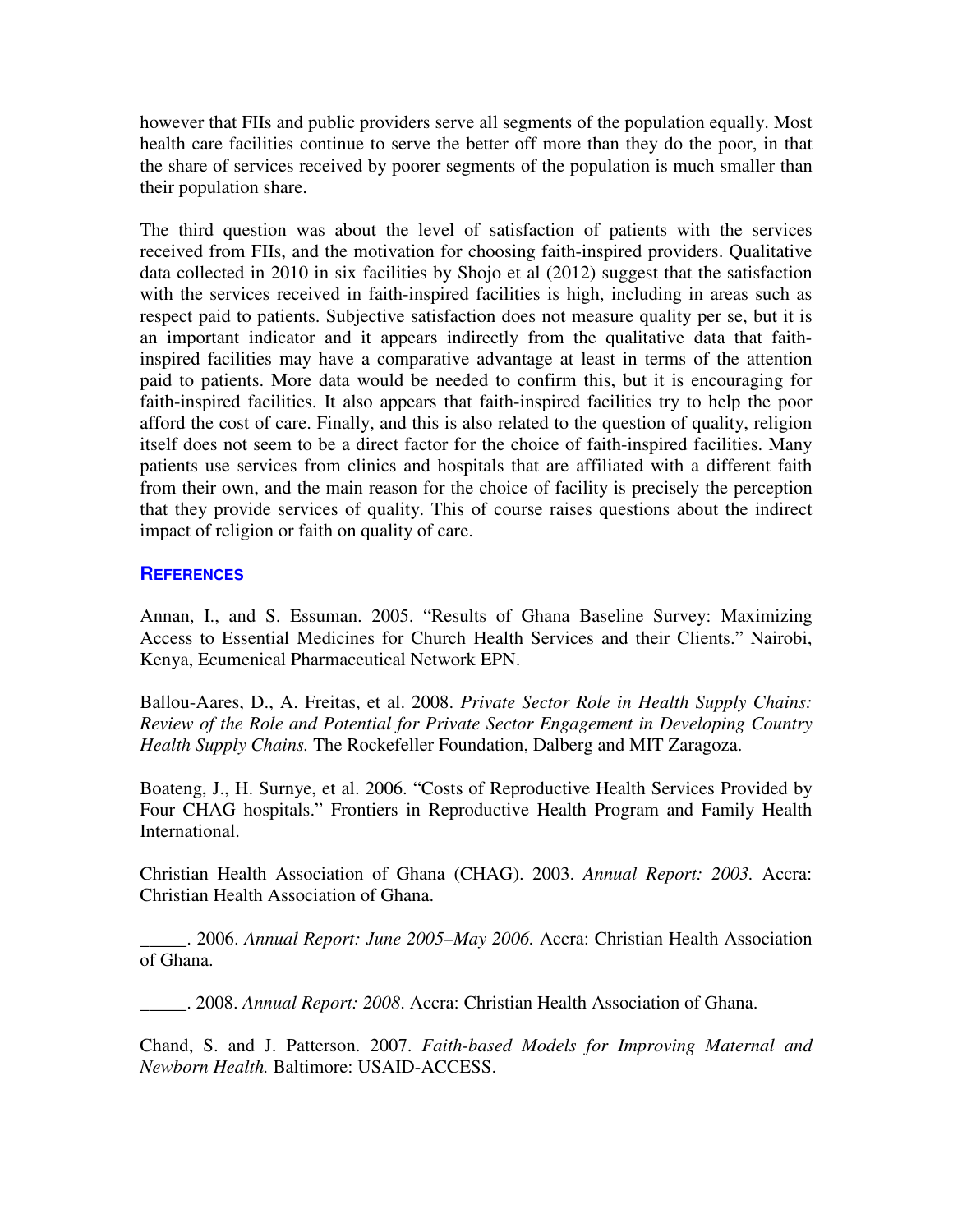Coulombe, H., and Q. Wodon. 2012a. "Benefit Incidence of Public Health Spending in Ghana: Comparing Public and Faith-inspired Providers." In J. Olivier and Q. Wodon, eds, *Mapping, Cost, and Reach to the Poor of Faith-inspired Health Care Providers in sub-Saharan Africa*. HNP Discussion Papers, World Bank, Washington D.C.

\_\_\_\_\_. 2012b. "Mapping Religious Health Assets: Are Faith-inspired Facilities Located in Poor Areas in Ghana?" In J. Olivier and Q. Wodon, editors, *Mapping, Cost, and Reach to the Poor of Faith-inspired Health Care Providers in sub-Saharan Africa*. HNP Discussion Papers, World Bank, Washington, DC:.

De Jong, J. 1991. "Nongovernmental Organizations and Health Delivery in Sub-Saharan Africa." Working Paper, Population and Human Resources Department, World Bank, Washington, DC.

Dieleman, M., and T. Hilhorst. 2009. *Quest for Quality: Interventions to Improve Human Resources for Health among Faith-based Organisations.* CORDAID and Royal Tropical Institute, The Hague, The Netherlands.

Dimmock, F. 2007. "Faith-Based Health Networks in Africa." Presentation at the *Christian Connections for International Health Annual Conference,* Washington, DC.

Ghana-Minstry of Health (MoH). 2006. "Medicine prices in Ghana: A comparative Study of Public, Private and Mission Sector Medicine Prices." Accra, Ghana Ministry of Health, Health Association International Kenya, and the World Health Organization.

\_\_\_\_\_. 2010. "Independent Review Health Sector Programme of Work." 2009, Accra, Ghana Ministry of Health MOH.

Ghana-Ministry of Health (MoH) and Christian Health Association of Ghana (CHAG). 2006. "Memorandum of Understanding and Administrative Instructions." Accra, MOH and CHAG.

Green, A., J. Shaw, F. Dimmock, and C. Conn. 2002. "A shared mission? Changing relationships between Government and Church Health Services in Africa." *International Journal of Health Planning and Management* 17:333-53.

Kissah-Korsak, K. 2008. "Spatial Accessibility to Health Care Facilities in the Ajumako-Enyan-Essiam and Upper Denkyira Districts in the Central Region of Ghana." *Norsk Geografisk Tidsskrift - Norwegian Journal of Geography* 62: 203-09.

Makinen, M., S. Sealy, R. A. Bitran, S. Adjei, and R. Munoz. 2011. *Private Health Sector Assessment in Ghana*. World Bank, Washington, DC.

Marek, T., C. O'Farrell, et al. 2005. Trends and opportunities in public-private partnerships to improve health service delivery in Africa, Africa Region Human Development Working Paper Series, World Bank, Washington, DC.